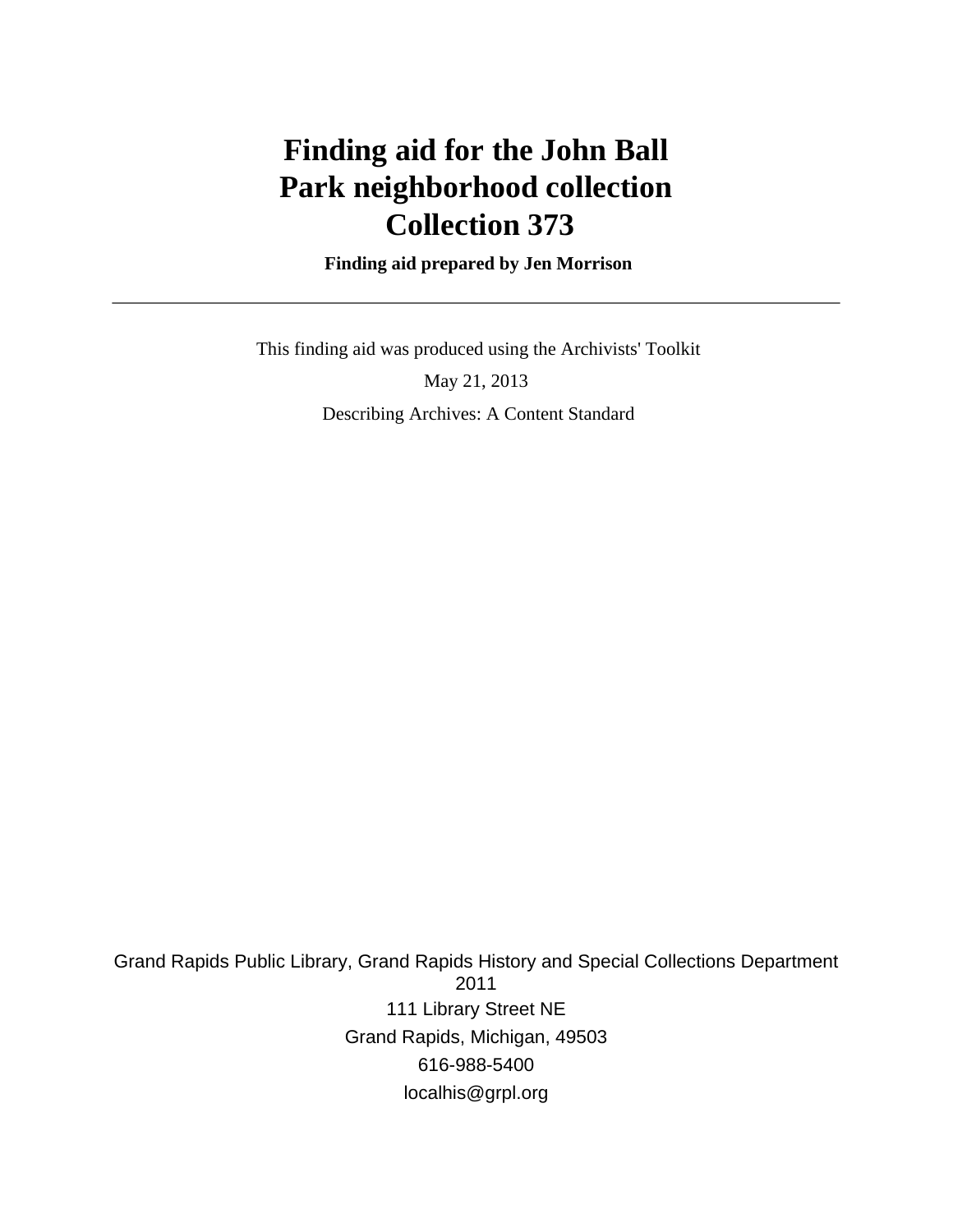## **Table of Contents**

l,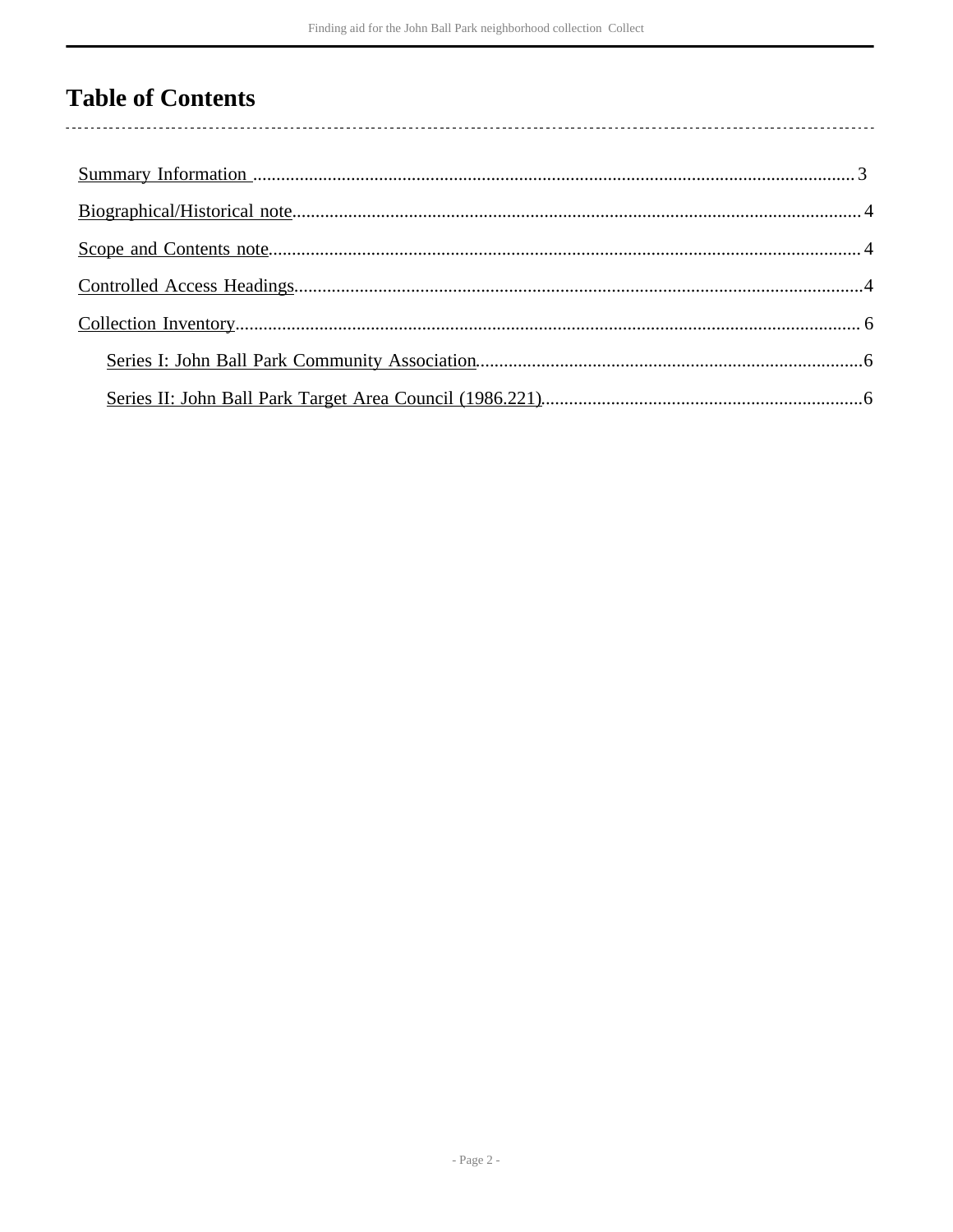## <span id="page-2-0"></span>**Summary Information**

| <b>Repository</b> | Grand Rapids Public Library, Grand Rapids History and Special<br><b>Collections Department</b>                                                                                                                                                                                                                                             |
|-------------------|--------------------------------------------------------------------------------------------------------------------------------------------------------------------------------------------------------------------------------------------------------------------------------------------------------------------------------------------|
| <b>Title</b>      | John Ball Park neighborhood collection                                                                                                                                                                                                                                                                                                     |
| <b>Date</b>       | no date                                                                                                                                                                                                                                                                                                                                    |
| <b>Extent</b>     | 2.0 Linear feet                                                                                                                                                                                                                                                                                                                            |
| Language          | English                                                                                                                                                                                                                                                                                                                                    |
| <b>Abstract</b>   | The John Ball Park neighborhood is located on the West Side of Grand<br>Rapids, Michigan. This collection includes correspondence, meeting<br>minutes/agendas and other organizational papers of the John Ball Park<br>Community Association and the John Ball Park Target Area Council<br>primarily from the late 1970s to the mid 1980s. |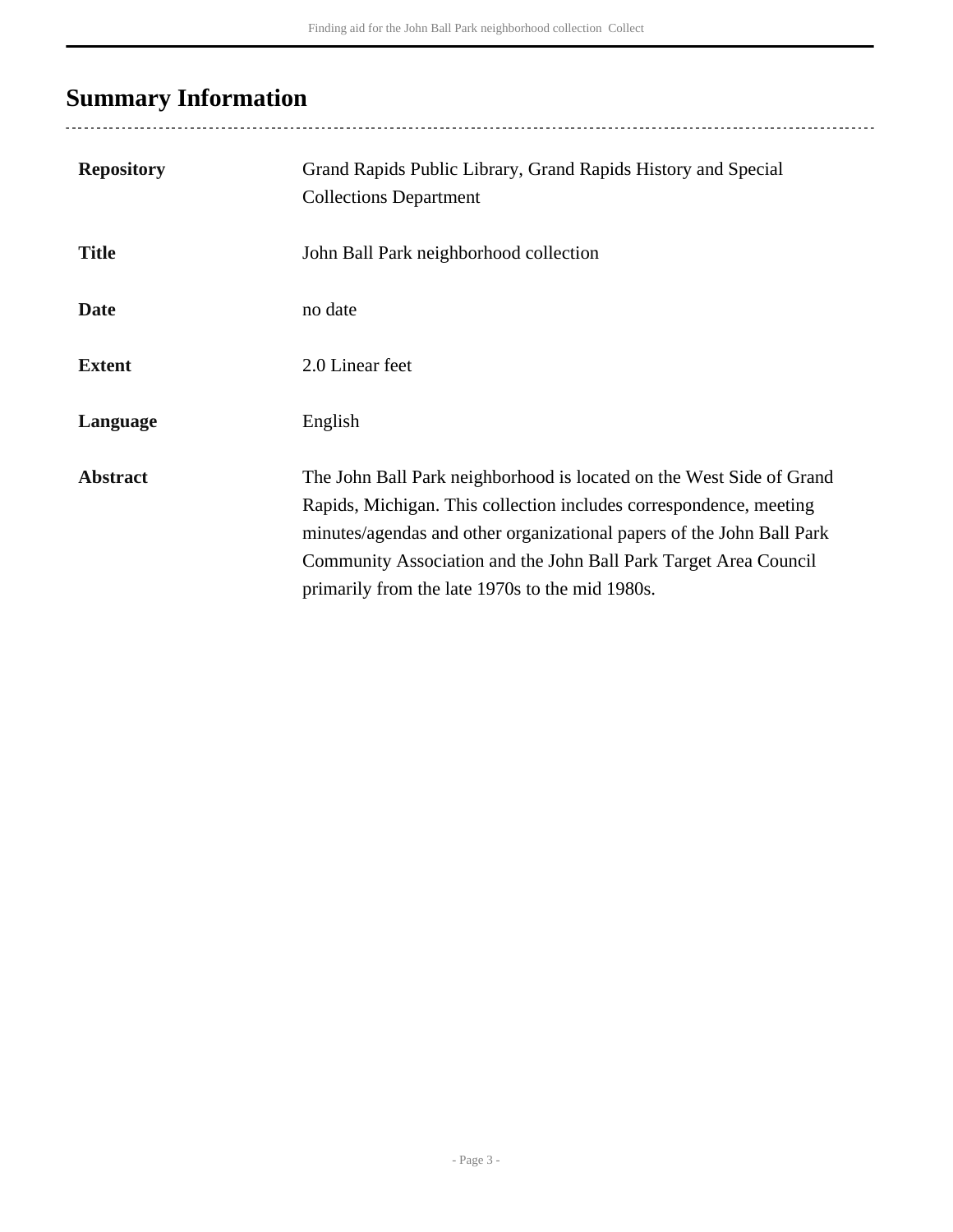## <span id="page-3-0"></span>**Biographical/Historical note**

The neighborhood association for the John Ball Park area is known as the John Ball Park Community Association and has been in existence from the late 1970s to the present.

The John Ball Park Target Area Council was formed in 1977 as a program of the U.S. Department of Housing and Urban Development. The Council consisted of fifteen representatives of the neighborhood who had the responsibility for channeling federal grant money into improvement projects. The neighborhood was designated as Bridge Street on the North, Butterworth Street on the South, the C&O Railroad Tracks on the East, and John Ball Park to Park to Valley to Fulton to Indiana on the West.

## <span id="page-3-1"></span>**Scope and Contents note**

The collection contains documents from both the John Ball Park Community Association and the John Ball Park Target Area Council with the bulk of the material representing the latter. The two organizations are related, though the Council has the more specific mission of spending federal grant money. The records pertaining to each were found definitively separated. There are organizational records such as correspondence, meeting minutes and by-laws primarily from the late 1970s to the early 1980s, though the newsletters continue to 1991. The two bulkiest and most consistent series are correspondence and meeting minutes/agendas. Other material has been sorted by document type such as "legal documents" and "reports".

### **Administrative Information**

#### **Publication Information**

Grand Rapids Public Library, Grand Rapids History and Special Collections Department 2011

### <span id="page-3-2"></span>**Controlled Access Headings**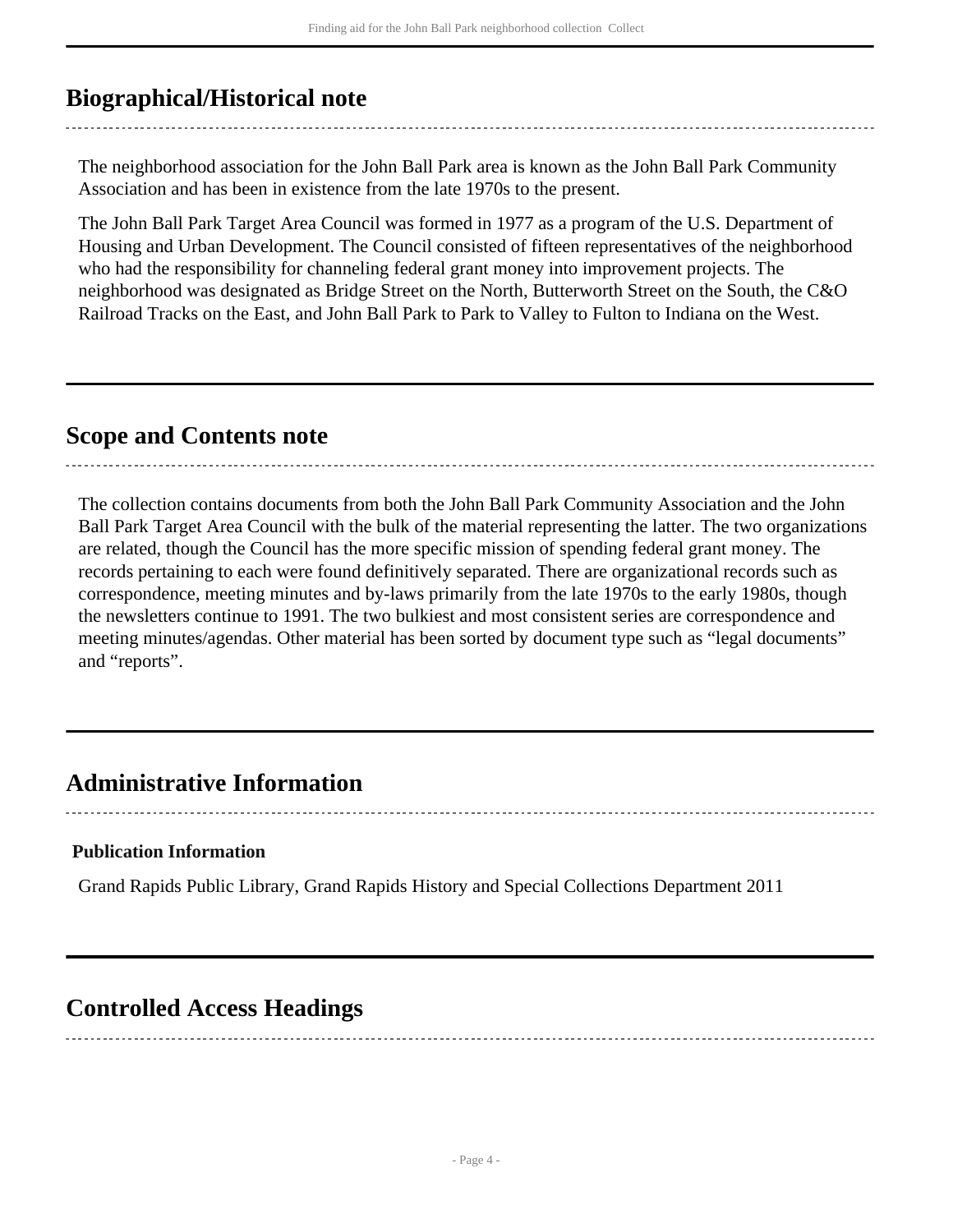#### **Corporate Name(s)**

• John Ball Park Community Association.

### **Genre(s)**

• records (documents)

#### **Geographic Name(s)**

• Grand Rapids (Mich.) -- History

#### **Subject(s)**

• Neighborhoods -- Michigan -- Grand Rapids -- History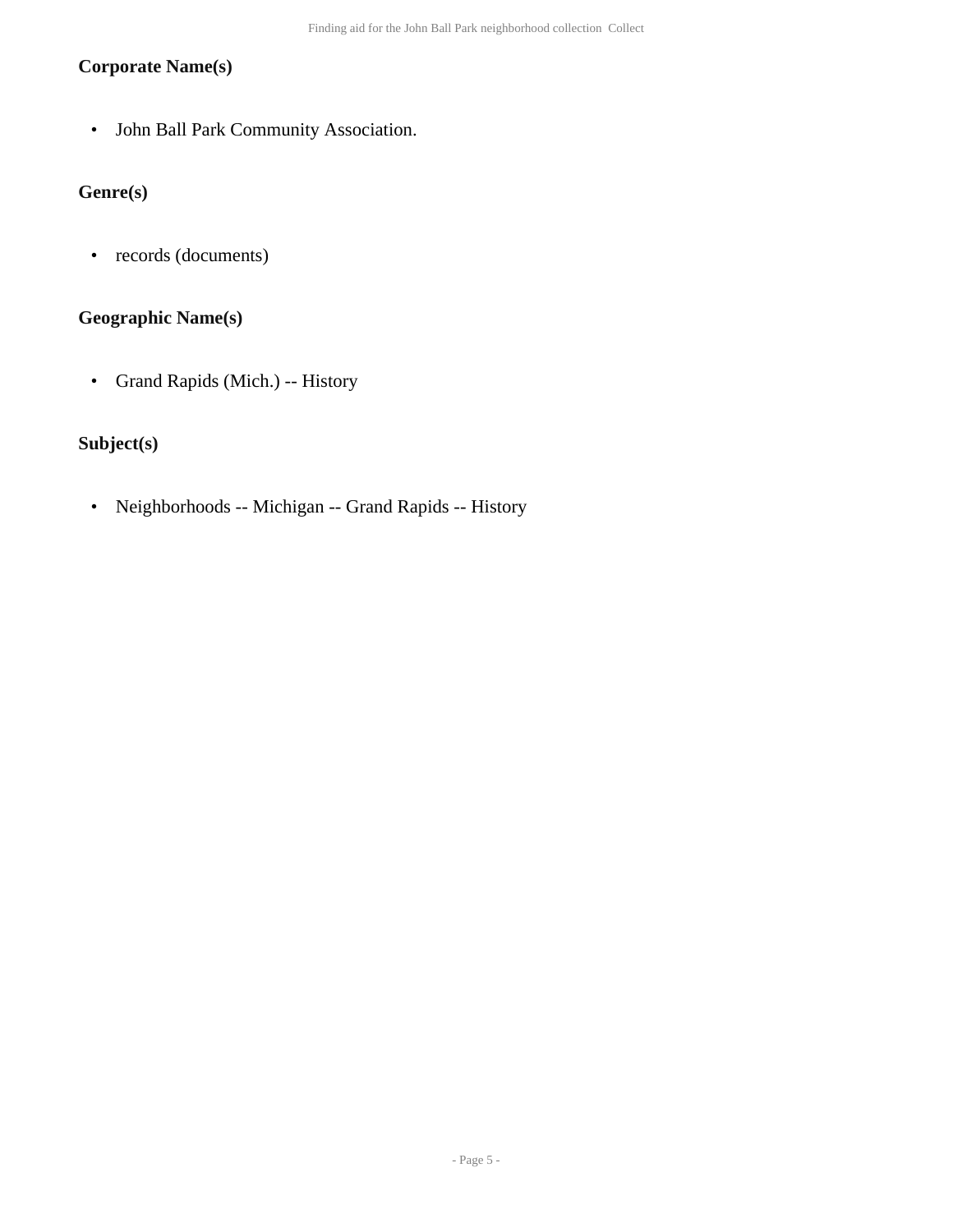## <span id="page-5-0"></span>**Collection Inventory**

<span id="page-5-2"></span><span id="page-5-1"></span>

| <b>Series I: John Ball Park Community Association</b>                                                                   |                |                |
|-------------------------------------------------------------------------------------------------------------------------|----------------|----------------|
|                                                                                                                         | <b>Box</b>     | <b>Folder</b>  |
| Correspondence (00.[5018].x) 1977-1987, n.d.                                                                            | $\overline{4}$ | $\mathbf{1}$   |
| Board Meeting Minutes and Agendas: 1985-1987                                                                            | $\overline{4}$ | $\overline{2}$ |
| Financial Records: 1983-1987, n.d.                                                                                      | $\overline{4}$ | 3              |
| Legal Documents: By-Laws, 1987; Agreement for Purchase of City<br>Property for Use as a County Zoological; Garden, 1987 | $\overline{4}$ | $\overline{4}$ |
| Newspaper clippings: 1987, n.d.                                                                                         | $\overline{4}$ | 5              |
| Address Lists (Garfield Block Club 1979, Board of Directors and Staff<br>1987)                                          | $\overline{4}$ | 6              |
| Community Development Proposals, 1986-1987                                                                              | $\overline{4}$ | 6              |
| <b>Charts and Maps</b>                                                                                                  | $\overline{4}$ | 6              |
| Neighborhood overview reports                                                                                           | $\overline{4}$ | $\overline{7}$ |
| Series II: John Ball Park Target Area Council (1986.221)                                                                |                |                |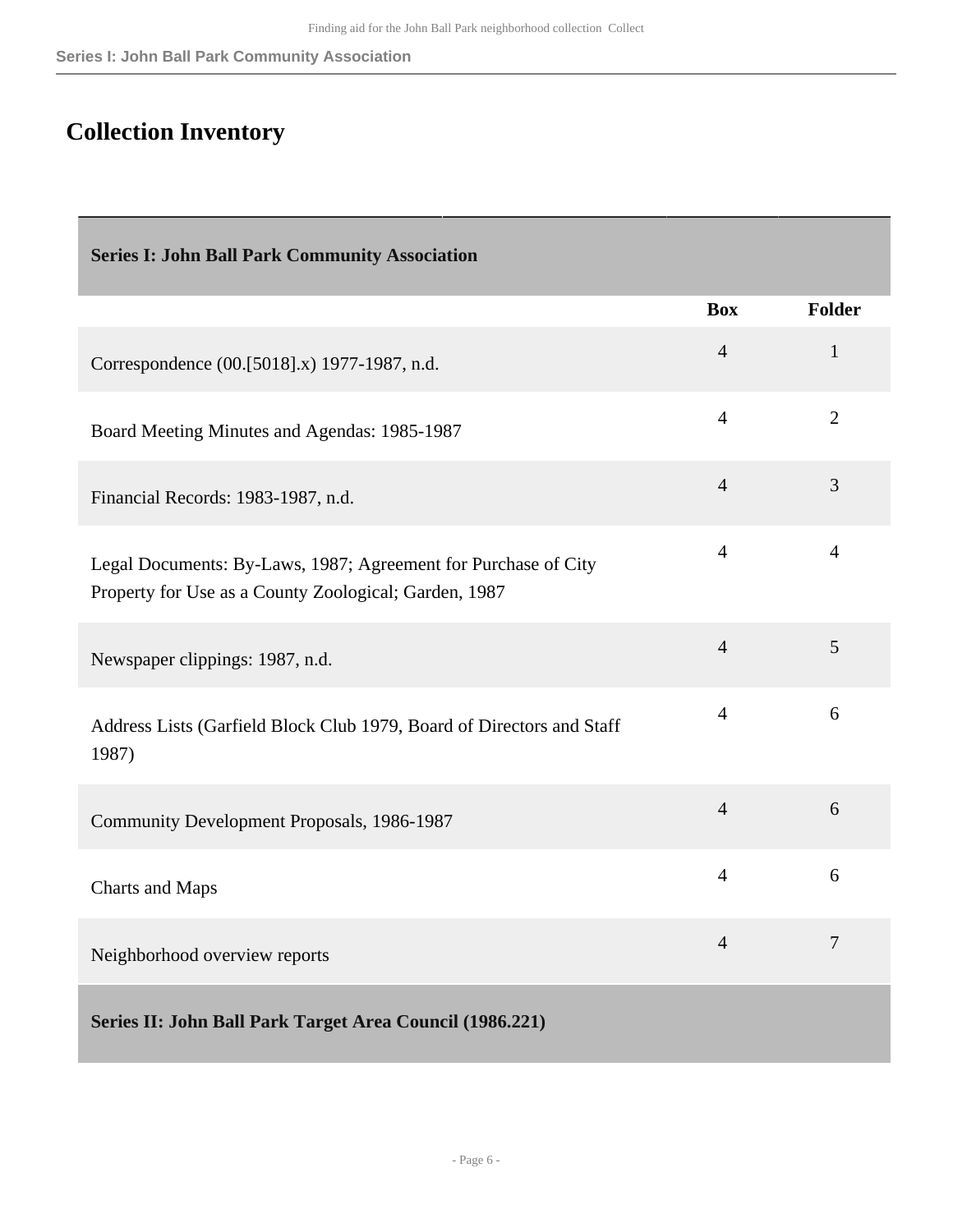| Correspondence                                               |                |                |
|--------------------------------------------------------------|----------------|----------------|
|                                                              | <b>Box</b>     | Folder         |
| Jun. - Dec. 19, 1977                                         | $\mathbf 1$    | $\mathbf{1}$   |
| Jan. 5 - Jun. 9, 1978                                        | $\mathbf{1}$   | $\overline{2}$ |
| Jul. - Dec. 27, 1978                                         | $\mathbf{1}$   | $\mathfrak{Z}$ |
| Jan. 11 – Jun. 27, 1979                                      | $\mathbf{1}$   | $\overline{4}$ |
| Jul. 6 - Dec. 13, 1979                                       | $\mathbf 1$    | $\mathfrak{S}$ |
| Jan. 10 - Nov. 24, 1980                                      | $\mathbf{1}$   | $6\,$          |
| Jan. 16 - Dec. 3, 1981                                       | $\mathbf 1$    | $\tau$         |
| Jan. 7 - Dec. 17, 1982                                       | $\overline{2}$ | $\mathbf{1}$   |
| Feb. $14 -$ Jun. 8, 1983                                     | $\sqrt{2}$     | $\sqrt{2}$     |
| undated                                                      | $\overline{2}$ | 3              |
| <b>Council and Leadership Conference Minutes and Agendas</b> |                |                |
|                                                              | <b>Box</b>     | Folder         |
| Aug. 29 - Dec. 13, 1977                                      | $\mathbf{2}$   | $\overline{4}$ |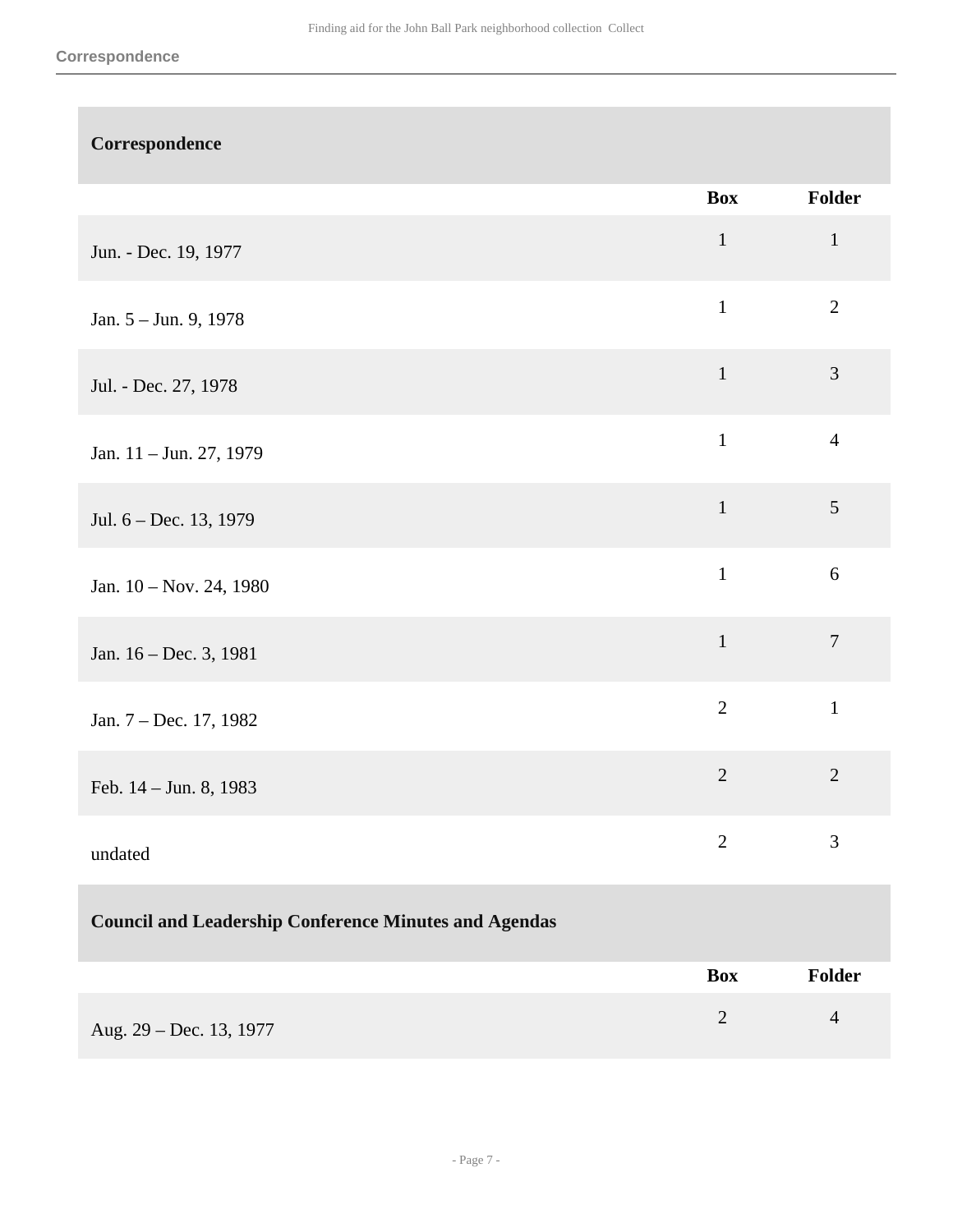| Jan. 9 – Nov. 29, 1978                                         | $\overline{2}$ | $\mathfrak{S}$ |
|----------------------------------------------------------------|----------------|----------------|
| Jan. 31 - Dec. 21, 1979                                        | $\overline{2}$ | $6\,$          |
| Jan. 8 - Dec. 18, 1980                                         | $\overline{2}$ | $\overline{7}$ |
| Jan. - Nov. 11, 1981                                           | $\overline{2}$ | 8              |
| Jan. 13 – Dec. 22, 1982                                        | $\overline{2}$ | 9              |
| Jan. 12 – Jul. 13, 1983                                        | $\overline{2}$ | 10             |
| undated                                                        | $\overline{2}$ | 11             |
| <b>Other Documents</b>                                         |                |                |
|                                                                | <b>Box</b>     | <b>Folder</b>  |
| Guidelines, policies, regulations, specifications; 1972 - 1979 | 3              | $\mathbf{1}$   |
| Project/Improvement lists and costs; 1975 - 1982, n.d.         | 3              | $\overline{2}$ |

| Plans, proposals and recommendations, 1975 – 1983, n.d. | 3 |  |
|---------------------------------------------------------|---|--|
| Requests and Request forms; 1976 – 1980                 | 3 |  |
| Statistics, 1977 – 1978, n.d.                           | 3 |  |

**Box**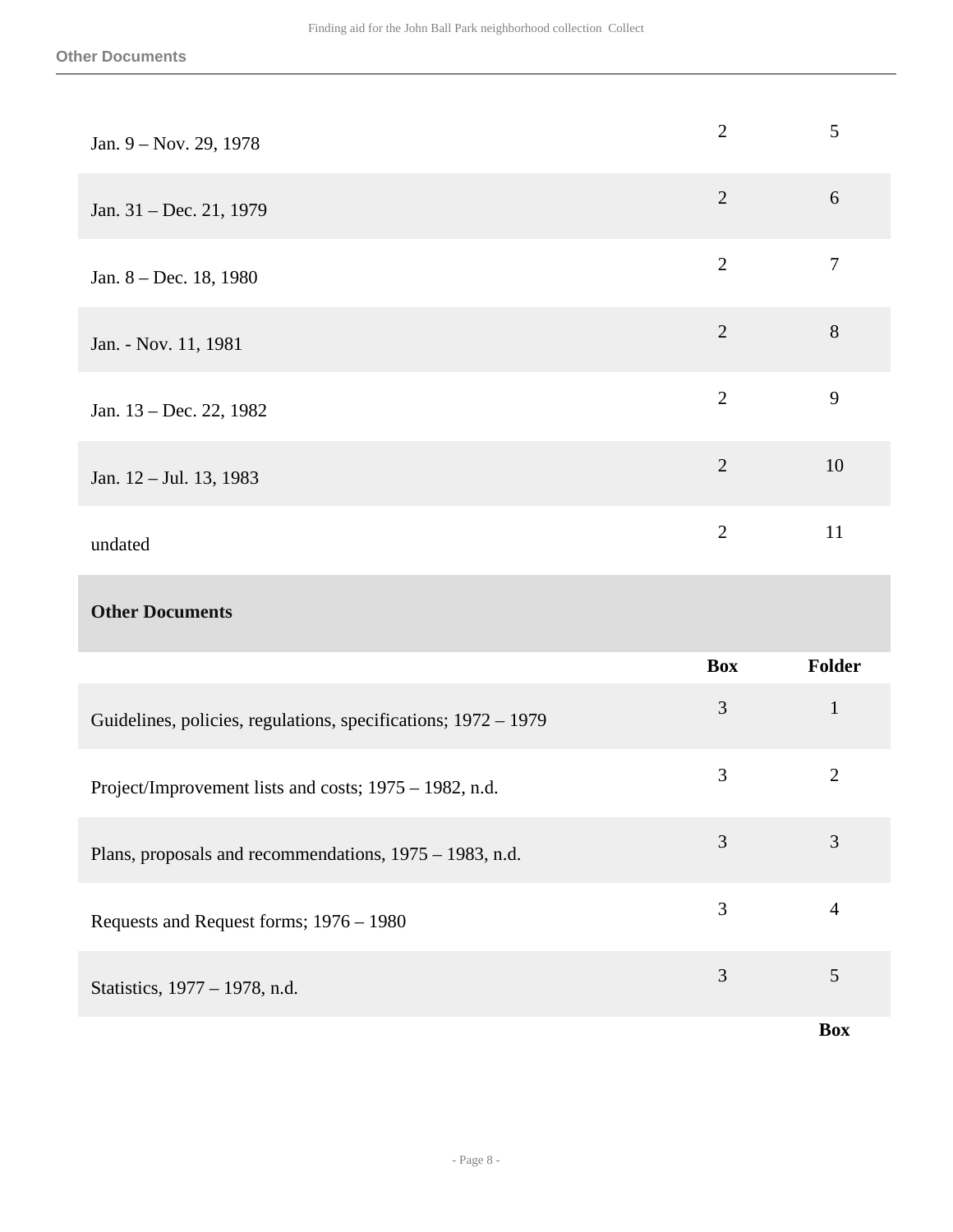| Newsletters; Aug. 1977 – Dec. 1991                               |                | $\overline{4}$ |
|------------------------------------------------------------------|----------------|----------------|
|                                                                  | <b>Box</b>     | Folder         |
| Reports; 1977 – 1982, n.d.                                       | 3              | 6              |
| Monthly and Annual Reports, 1978 - 1980                          | 3              | $\tau$         |
| Name, address and phone lists; 1978 – 1982, n.d.                 | 3              | 8              |
| Announcements, invitations, notices, press releases; 1978 - 1983 | 3              | 9              |
| News clippings, 1978 - 1984, n.d.                                | 3              | 10             |
| Non-JBPTAC literature; 1978 - 1980, most undated                 | 3              | 11             |
| Notes; 1978 – 1981, most undated                                 | 3              | 12             |
| Legal documents (by-laws and agreements); 1979 - 1981            | 3              | 13             |
| Maps; 1979 – 1981, most undated                                  | 3              | 14             |
| Schedules; 1980, n.d.                                            | $\mathbf{2}$   | 12             |
| Loan/Grant Reports; 1980 - 1983                                  | $\overline{2}$ | 13             |
| <b>Business cards</b>                                            | $\sqrt{2}$     | 14             |